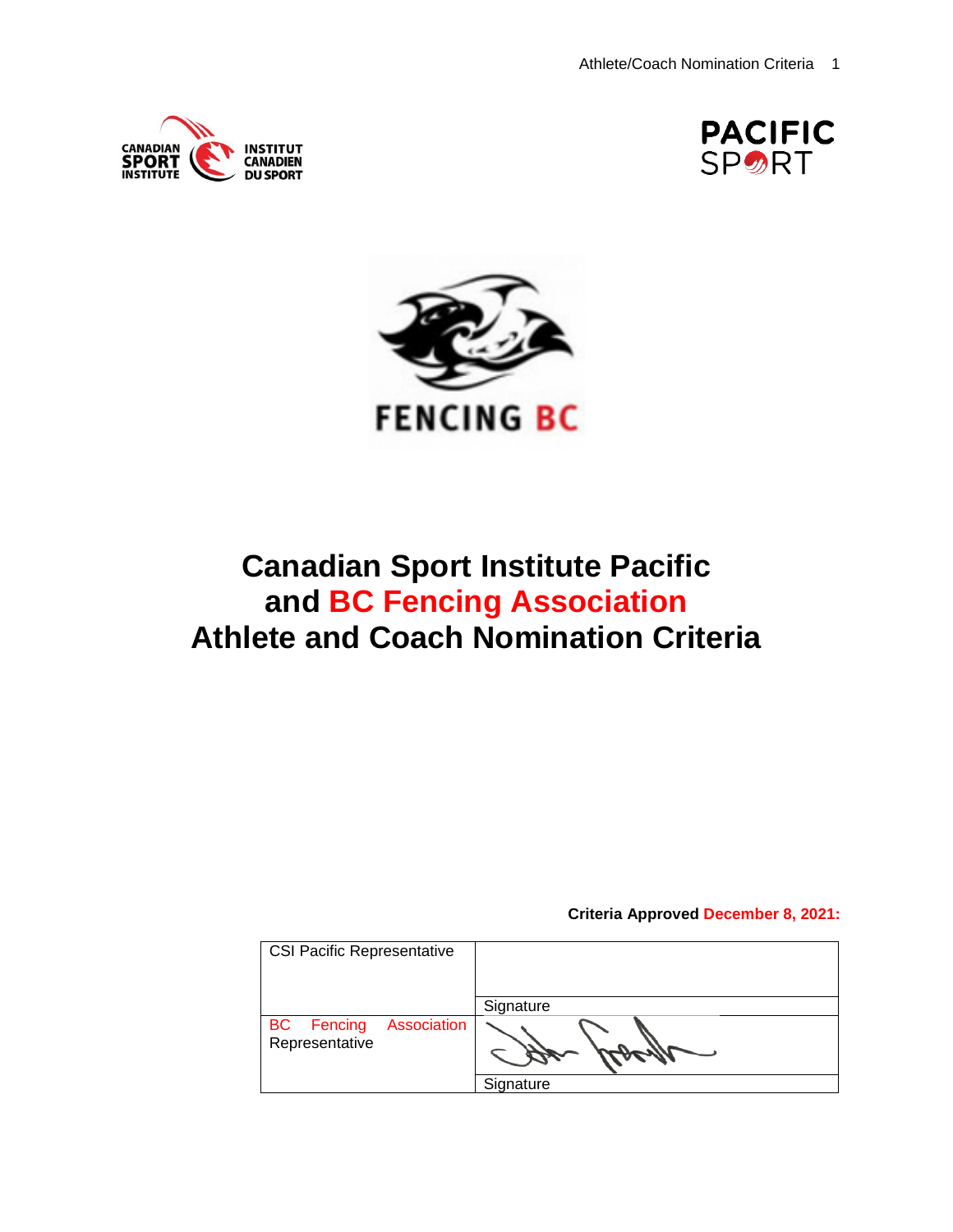# **PURPOSE**

Canadian Sport Institute Pacific, through a partnership with the Province of British Columbia (BC), viaSport, the network of PacificSport centres, and BC Fencing Association, collaborates to deliver programs and services to place BC athletes<sup>1</sup> onto National Teams, and ensure athletes and coaches have every advantage to win medals for Canada. The partners work jointly to encourage sport excellence and increase podium performances in communities throughout BC.

This template provides a standardized process to identify athletes and coaches within the BC Fencing Association high performance program as well as athletes who are tracking against key development pathway metrics toward national teams. The levels within the targeting seek to create a common standard across all sports; hence, the template must be used in its entirety. PSO/DSOs are able to adapt the template to suit their own purposes (e.g. branding, application process, etc.) provided all relevant information is contained within.

Canadian Sport Institute / PacificSport athlete and coach support for the Podium and Canadian Elite nomination focuses on athletes and teams 0-4 years from the international podium, identified by the sportspecific Podium Pathway (see Figure 1 below) and Gold Medal Profile. These athletes and teams represent the current generation of National Team athletes who are carded by the NSO through Sport Canada's Athlete Assistance Program.

Canadian Sport Institute / PacificSport athlete and coach support for the Canadian Development and Provincial Development nomination focuses on athletes and teams 5-12 years from the international podium, identified by the sport-specific Podium Pathway (see Figure 1 below) and Gold Medal Profile. These athletes and teams represent both the next generation (5-8 years away) and future generations (9- 12 years away) of Olympic and Paralympic (or World Championship) medallists. Support may be focussed more toward the future generation (9-12 years away) for some targeted Paralympic sports depending on the quality of the next generation (5-8 years away) of athletes and teams.



*Figure 1 – Podium Pathway (LTAD 3.0)*

l <sup>1</sup> In general, a BC athlete is defined as an athlete born, developed, and/or trained/centralized (for a minimum of three months) in British Columbia.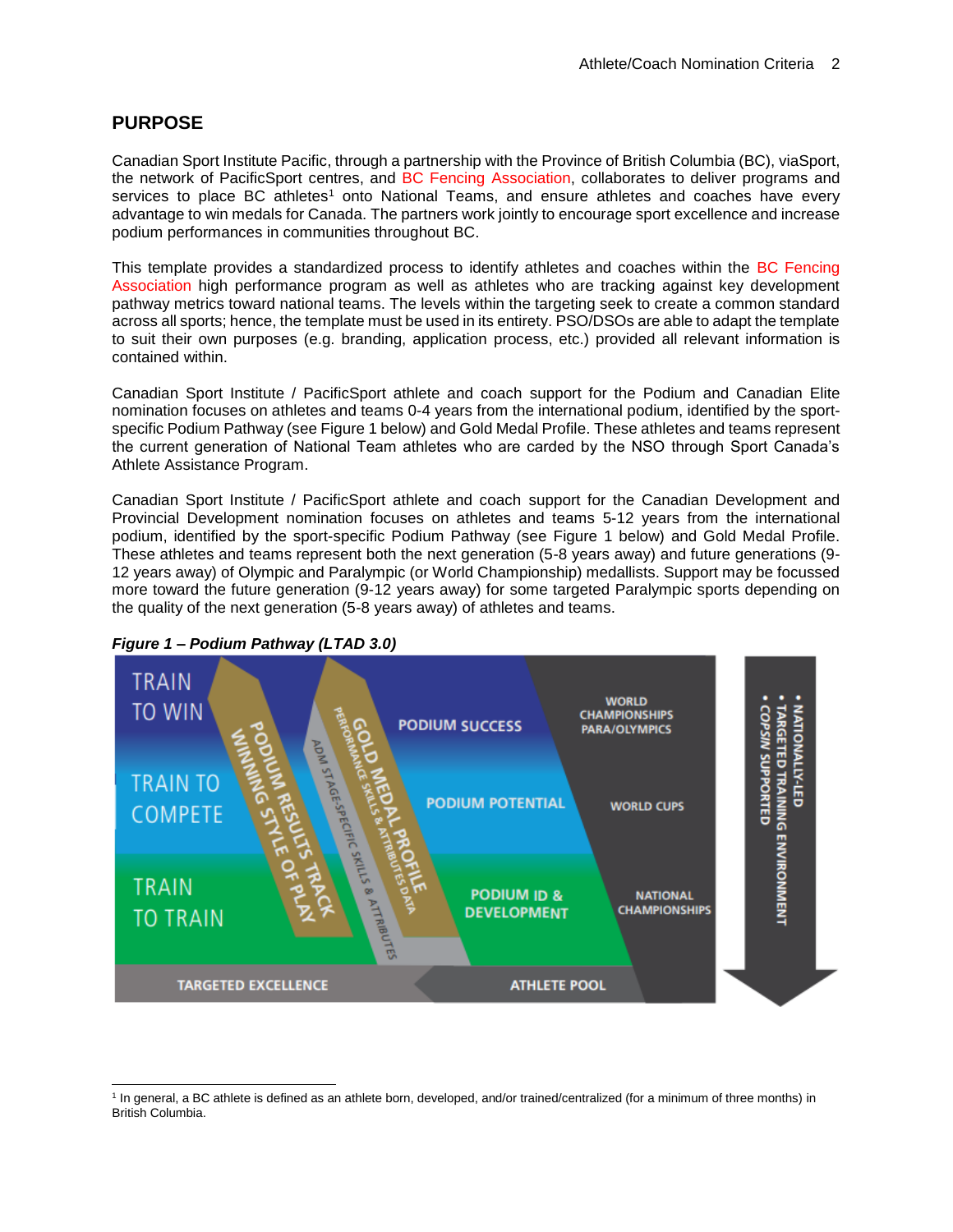# **DETAILS**

Through the above partnership, and with the above purpose in mind, BC Fencing Association may nominate athletes and their coaches who meet specific criteria for Canadian Sport Institute Pacific / PacificSport athlete or coach registration. Upon registering, athletes and coaches can engage in enhanced programs, benefits, and selected support services through Canadian Sport Institute Pacific and the network of [PacificSport r](http://www.cscpacific.ca/Content/Locations/Index.asp?langid=1)egional centres in BC.

Canadian Sport Institute and PacificSport athlete support is divided into [four levels](http://www.csipacific.ca/athletes/eligibility/) based on performance, each with a slate of designated benefits. Please click on the following for an outline of Canadian Sport Institute [Athlete and Coach](https://www.csipacific.ca/athletes/) benefits, programs, and services.

Targeted athletes are nominated by BC Fencing Association based on the athlete criteria below. Any enquiries regarding the sport-specific selection criteria can be made to John French [\(jgfrench@protonmail.com\)](mailto:jgfrench@protonmail.com). As a general principle, all athletes are expected to demonstrate evidence of their ongoing performance progression and tracking toward BC Fencing Association high performance program benchmarks to remain targeted. John French and the Canadian Sport Institute technical lead working with BC Fencing Association have the final authority over the Canadian Sport Institute nomination process.

The athlete and coach nomination cycle for Canadian Sport Institute / PacificSport / BC Fencing Association targeting runs November 1 to October 31 annually, and athletes are selected based on performances from the previous 12 months. Athletes who meet criteria throughout the annual nomination cycle may be added to the BC Fencing Association targeted athlete list, on a case by case basis, by contacting the PSO/DSO Technical Representative.

# **ATHLETE/COACH REGISTRATION**

Once the athlete or coach is nominated, he or she will be notified by BC Fencing Association and will be provided with information on how to register with his or her local Canadian Sport Institute campus or PacificSport regional centre. A Canadian Sport Institute or PacificSport. Athletes and coaches must register with their local centre in order to receive athlete or coach support.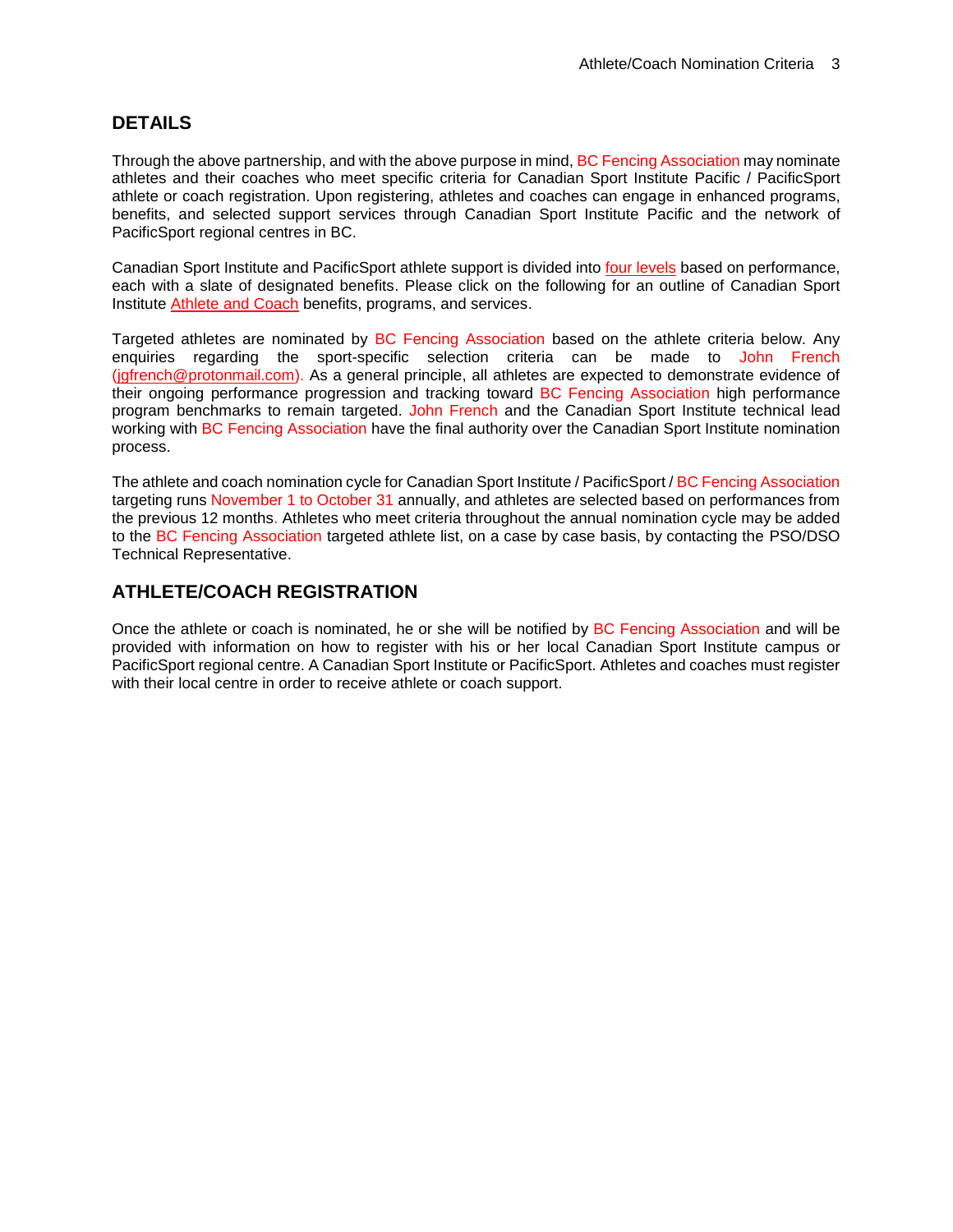# **CORE CRITERIA**

- 1. For PSO/DSO nominations, athletes must hold a CFF License, be a member of the CFF HP Program, and hold BCFA membership, to be considered in good standing (at the discretion of the PSO/DSO) with BC Fencing Association as a competitive athlete and meet the definition of a BC athlete. Athletes must normally be resident in BC to be eligible for carding.
- 2. In principle, all athletes nominated should have a designated coach who is responsible for planned programming with the coach(es)'s name and email identified on the targeted athlete list.
- 3. Athletes who fail to meet targeting criteria due to injury or absence, may remain on BC Fencing Association's nomination list at coach's discretion when:
	- a. There is an expectation the athlete in question would have met criteria if no injury or absence had occurred. **AND;**
	- b. The athlete in question was previously nominated by BC Fencing Association in the previous 24 months.
- 4. Athletes must be actively competing in the BC HP program or a university program

# **LEVEL-SPECIFIC CRITERIA**

Please note both the Canadian Sport Institute criteria and the BC Fencing Association sport-specific criteria:

#### **Podium / Canadian Elite (Sport Canada AAP Carded)**

*Canadian Sport Institute Criteria:*

 Athletes who appear on the Sport Canada AAP Carding List and verified by the NSO. These athletes are in the High Performance (HP/T2W) stage of the Podium Pathway.

*\*Note, it is the responsibility of BC Fencing Association, in consultation with the NSO, to identify and nominate any Sport Canada AAP Carded athletes meeting Core Criteria.*

#### **Canadian Development**

*Canadian Sport Institute Criteria:*

- Athletes who compete on the senior national team in eligible events, but do not receive Sport Canada AAP funding, and verified by the NSO. These athletes are in the High Performance (HP/T2W) stage of the Podium Pathway. **OR;**
- Athletes who are in the HP Athlete Development (L2W/T2W) stage of the Podium Pathway (including Gold Medal Profile), and verified by the NSO. If the NSO does not have an approved Podium Pathway, the following criteria will be used:
	- $\circ$  Athletes who have been targeted as "NextGen" defined as the expectation to be selected to the senior national team in eligible events **within 24 months**, and verified by the NSO.

#### *BC Fencing Association Sport-Specific Criteria:*

• Athletes must be ranked in Top 4 of [HPP Senior rankings](http://fencing.ca/hpp-selection-rankings/) as published by Canadian Fencing Federation at [Senior](http://fencing.ca/wp-content/uploads/2017-18-Senior-Booklet-FINAL.pdf) or [Junior Level](http://fencing.ca/wp-content/uploads/2016-2018_Junior-Booklet_FINAL_ENG.-2016.09.27.pdf) as of December 7<sup>th</sup>, 2021.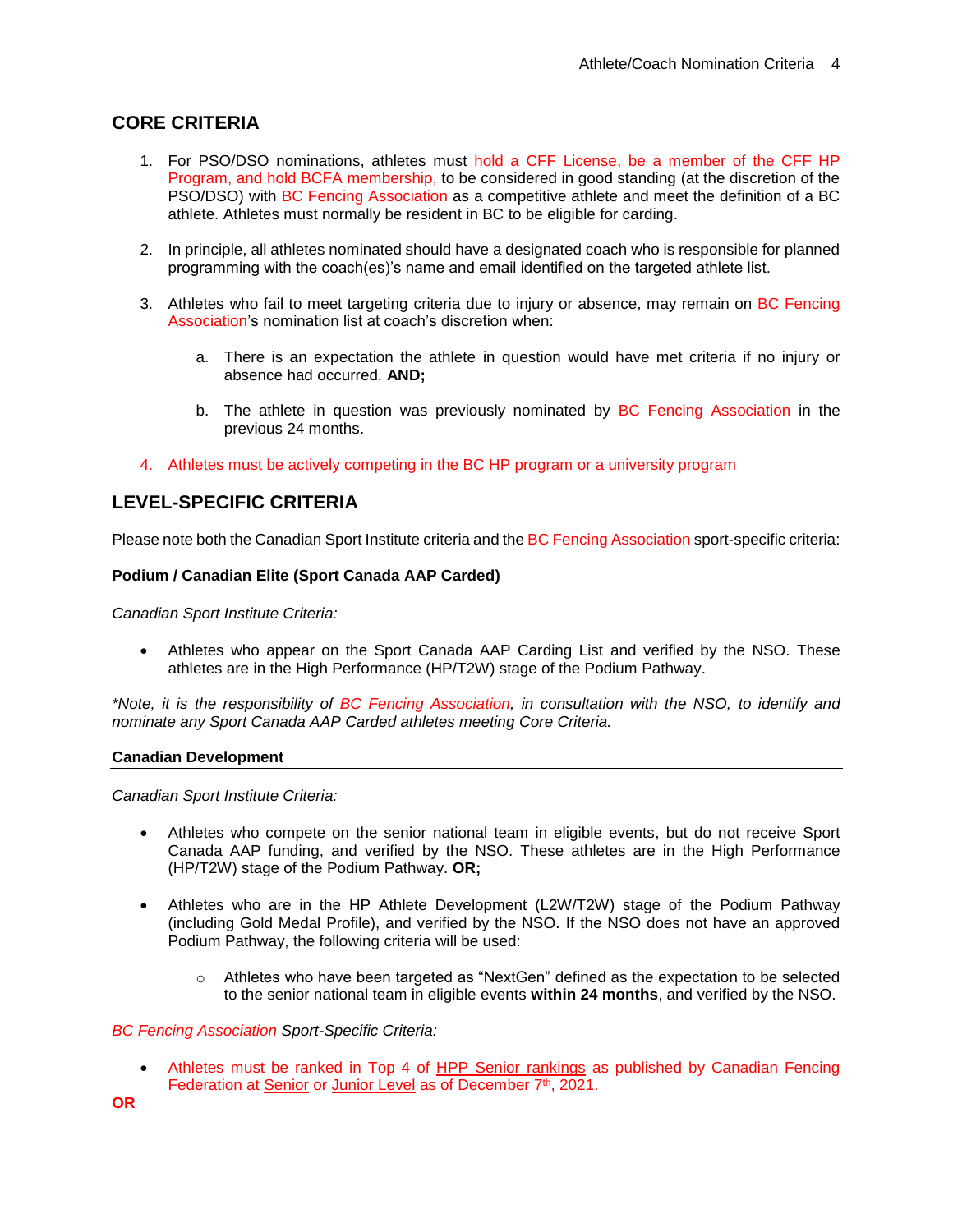Any National "A" Team or National Team Project member not receiving Sport Canada AAP Funding

**NOTE**: Junior Level athletes deemed as Canadian Development must have the expectation from the NSO (Canadian Fencing Federation) of being a member of Senior National Team events within 24 months.

#### **Provincial Development Level 1**

*Canadian Sport Institute Criteria:*

- Athletes who are in the Athlete Identification & Development stage of the Podium Pathway, and who are tracking toward the HP Athlete Development stage according to the NSO-specific Podium Pathway and Gold Medal Profile. If the NSO does not have an approved Podium Pathway, the athlete must be tracking toward Canadian Development and meet the criteria below:
	- o Met specific performance-based benchmarks in accordance with an overall athlete monitoring and tracking framework (utilizing Gold Medal Profile categories: Physical, Technical, Tactical, Mental, Lifestyle),

#### **AND**

- $\circ$  Competed at the U23 or Junior World Championships in an eligible event (or equivalent international developmental event) in the past 24 months, **OR;**
- o Won a medal in an eligible event at their Sport-Specific National Elite/Open, U23, or U19 Championships (or equivalent level of performance standard) in the previous 24 months.

*\*Note, there is an expectation that athletes nominated at the Provincial Development level convert into National Team programs (Canadian Development or Podium / Canadian Elite) within a maximum duration of five years (combined Provincial Development Level 1 and Level 2).*

## *BC Fencing Association Sport-Specific Criteria:*

• Athletes must be ranked in the Top 8 of [HPP rankings](http://fencing.ca/hpp-selection-rankings/) as published by Canadian Fencing Federation at Senior, Junior, or Cadet levels as of December 7<sup>th</sup> 2021, and earned ranking points at a competition (training camp points are not eligible)

# **OR**

- Athletes must have medaled at a Canadian National (Canada Cup) tournament at cadet and/or above levels in the previous season (2021 event not held due to COVID)
- *\* Senior Eligible events for HPP Rankings can be found<http://fencing.ca/hpp-selection-rankings/>*

*\* Junior or Cadet eligible events for HPP Rankings can be found<http://fencing.ca/hpp-selection-rankings/> \* Rankings can also be found at<http://fencing.ca/hpp-selection-rankings/>*

## **Provincial Development Level 2**

*Canadian Sport Institute Criteria:*

- Athletes who are in the Athlete Identification & Development stage of the Podium Pathway, and who are tracking toward Provincial Development 1 according to the NSO-specific Podium Pathway and Gold Medal profile. If the NSO does not have an approved Podium Pathway, the athlete must meet the criteria below:
	- o Met specific performance-based benchmarks in accordance with an overall athlete monitoring and tracking framework (utilizing Gold Medal Profile categories: Physical, Technical, Tactical, Mental, Lifestyle),